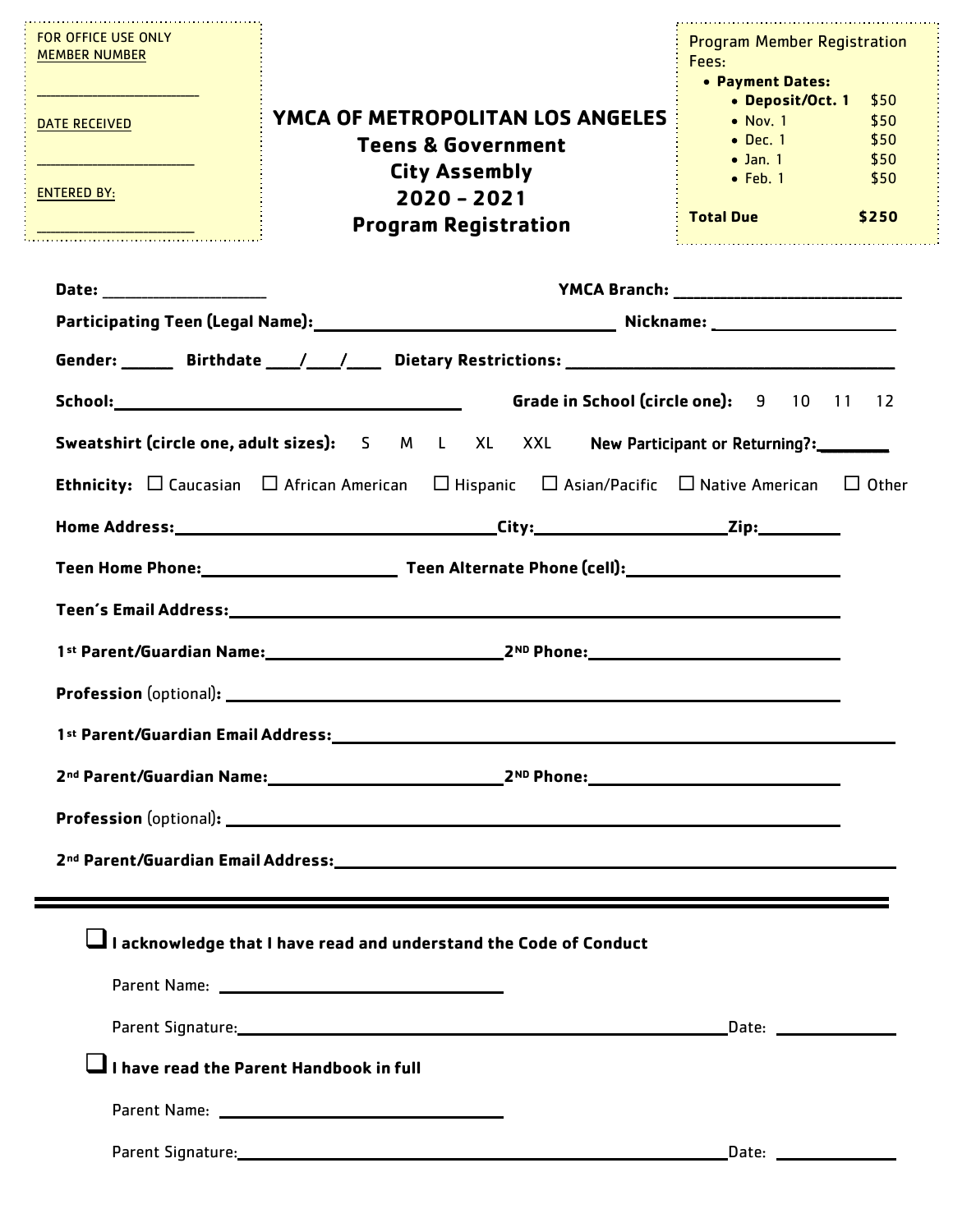| the<br>WIND | MULTIJURISDICTIONAL AUTHORIZATION AND<br><b>RELEASE FOR MEDICAL AND</b><br><b>DENTAL TREATMENT</b><br>(IMPORTANT- This Form Must be Completed Prior to Attendance) |
|-------------|--------------------------------------------------------------------------------------------------------------------------------------------------------------------|
|             |                                                                                                                                                                    |
|             | DOCTOR'S PHONE NUMBER:                                                                                                                                             |
|             | Please specify any medical problems, allergies, past operations, or treatment of serious illness:                                                                  |
|             |                                                                                                                                                                    |
|             | Specify allergic reactions to medication and/or food:                                                                                                              |

I hereby grant permission for my child to use all of the play equipment and participate in all of the activities of the YMCA Program. I hereby grant permission for my child to leave the YMCA Program premises under the supervision of a staff member for neighborhood walks or field trips in an authorized vehicle. I hereby grant permission for my child to be included in evaluation and pictures connected with YMCA Programs.

\_\_\_\_\_\_\_\_\_\_\_\_\_\_\_\_\_\_\_\_\_\_\_\_\_\_\_\_\_\_\_\_\_\_\_\_\_\_\_\_\_\_\_\_\_\_\_\_\_\_\_\_\_\_\_\_\_\_\_\_\_\_\_\_\_\_\_\_\_\_\_\_\_\_\_\_\_\_\_\_\_\_\_\_\_\_\_\_\_\_\_\_\_\_\_\_\_\_\_\_\_\_\_\_\_\_\_\_\_\_\_\_\_\_\_\_\_\_\_\_\_\_\_\_\_\_\_ \_\_\_\_\_\_\_\_\_\_\_\_\_\_\_\_\_\_\_\_\_\_\_\_\_\_\_\_\_\_\_\_\_\_\_\_\_\_\_\_\_\_\_\_\_\_\_\_\_\_\_\_\_\_\_\_\_\_\_\_\_\_\_\_\_\_\_\_\_\_\_\_\_\_\_\_\_\_\_\_\_\_\_\_\_\_\_\_\_\_\_\_\_\_\_\_\_\_\_\_\_\_\_\_\_\_\_\_\_\_\_\_\_\_\_\_\_\_\_\_\_\_\_\_\_\_\_

The undersigned, as the parent(s) or legal guardian(s) of the above named person (the minor) authorizes the YMCA of Metropolitan Los Angeles and its Employees, Directors, Agents, and Adult Volunteers (collectively "YMCA") to consent to an x-ray, anesthetic, dental, medical, or surgery, diagnosis, anesthesia or treatment and hospital care (collectively "medical care") to be rendered to the minor by a dentist, doctor, nurse, or similar medical professional licensed under the law of the State or other jurisdiction in which medical care is sought. For the purpose of medical care or dental care obtained outside of California, this authorization is given with the intent that any consent given pursuant to this authorization shall be the consent of each of the undersigned.

The undersigned understands and agrees that the YMCA shall not be legally or financially liable for any bills or medical expenses incurred, or for any cause of action or claim arising from any medical care or dental care provided, or the lack of medical care or dental care. The undersigned understands and agrees that he/she/they assume all risk of injury sustained from any medical care. The undersigned expressly waives liability against the YMCA for any injuries or death that might result from such medical care, or the lack thereof. The undersigned hereby agrees to indemnify and hold YMCA harmless from any claim made by or on behalf of the minor, the minor's heirs or parents or guardian arising out of any medical care or dental care provided.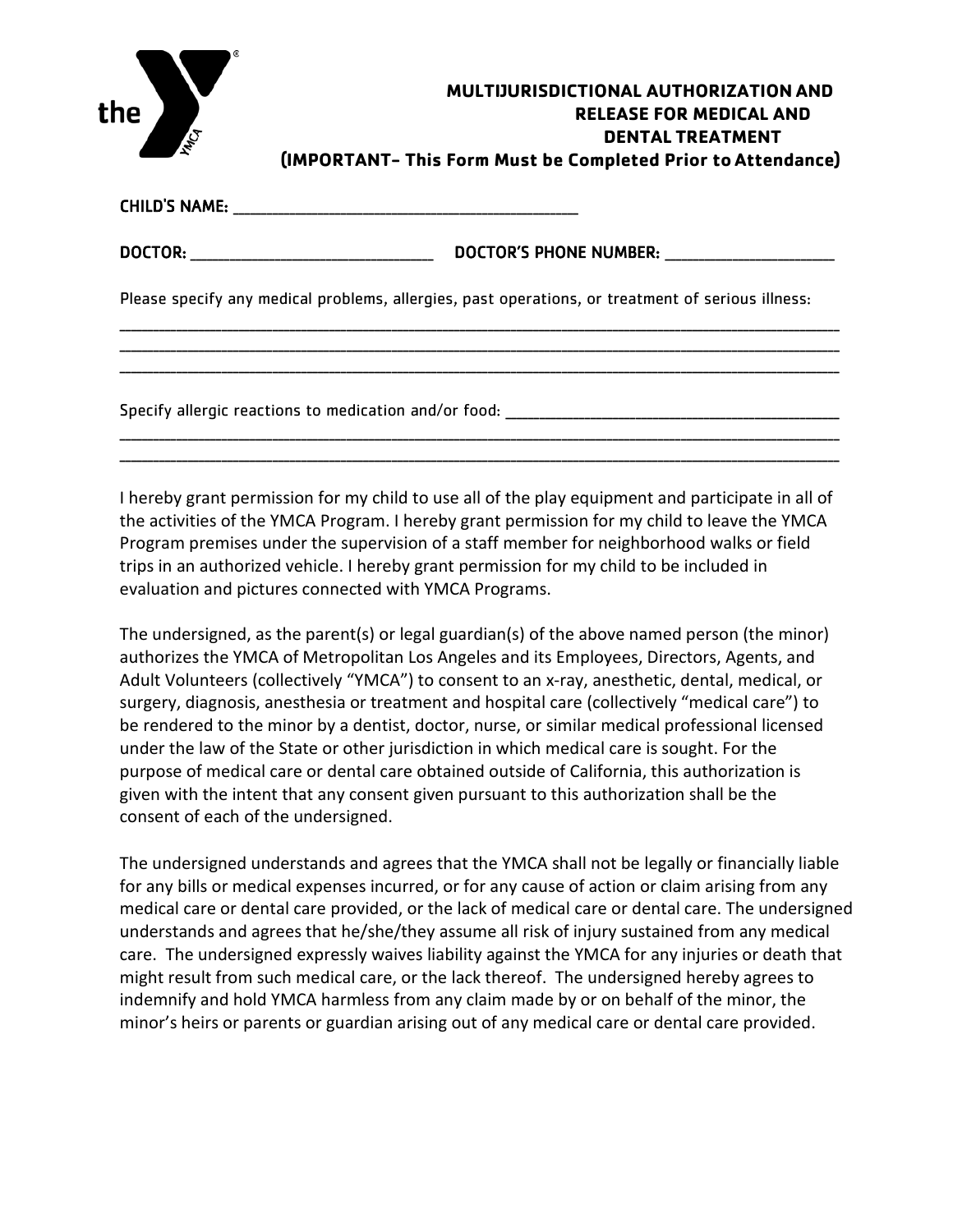I verify that I am the parent or guardian of the minor, and I have authority to enter into this agreement on behalf of the minor:

| Note: The YMCA requests that if the minor is in the custody of two parents, or more than one |  |
|----------------------------------------------------------------------------------------------|--|

legal guardian, both or all sign this authorization. The YMCA understands that the minor is in custody only of the person(s) who have signed this authorization.

If for religious reasons you cannot sign this form, the Branch must be contacted for a legal waiver, which must be signed for attendance.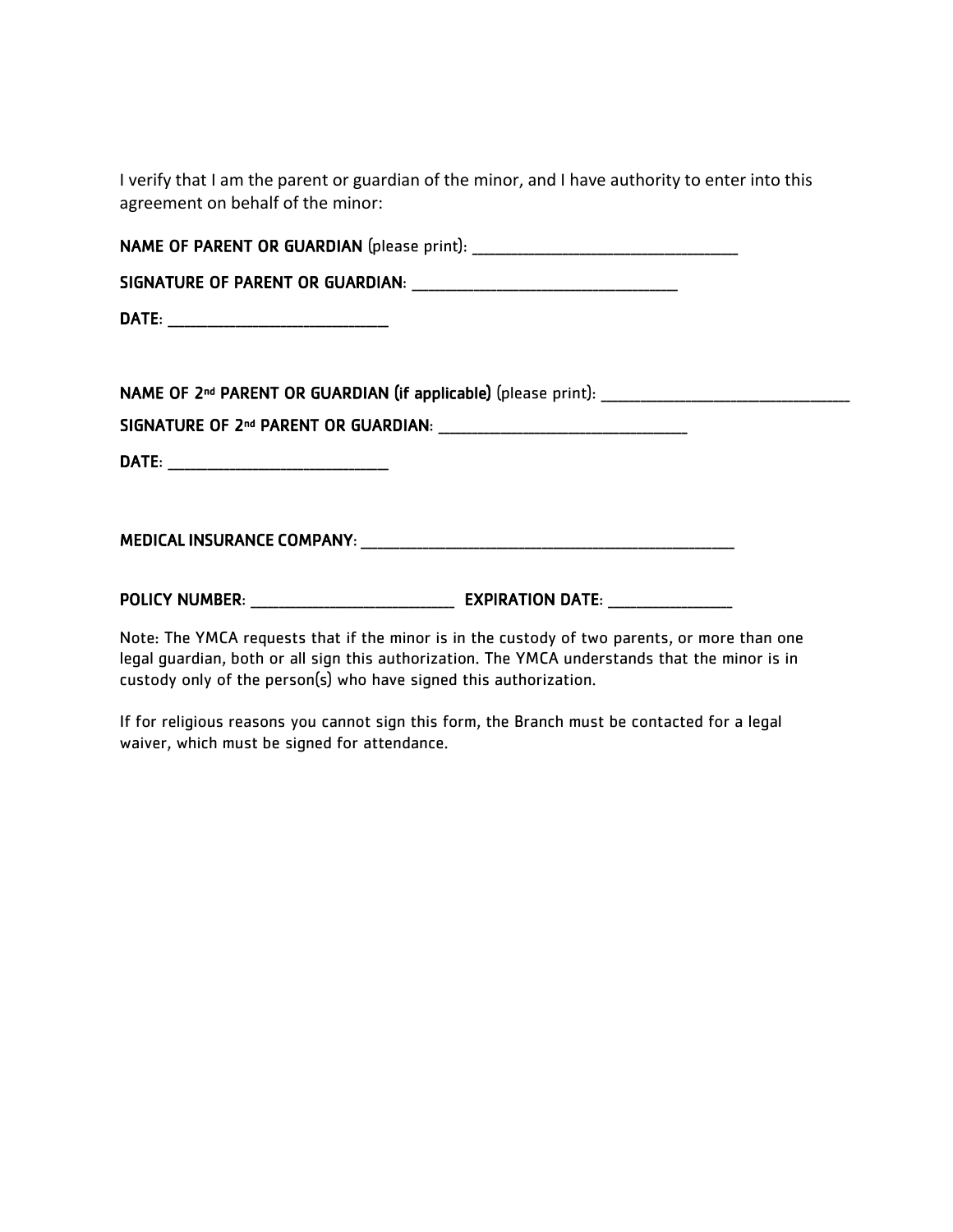

# **ASSUMPTION OF RISK, RELEASE & WAIVER OF LIABILITY AND ARBITRATION AGREEMENT**

YMCA OF METROPOLITAN LOS ANGELES

In consideration for being permitted to utilize the facilities, services, and programs of the YMCA of Metropolitan Los Angeles ("YMCA") (or for my children to so participate) for any purpose, including, but not limited to, observation or use of facilities, property (which, for sake of clarity, includes, but is not limited to, parking lots and each parking lot's entrances and exits), or equipment, or participation in any YMCA program, or any program affiliated with the YMCA, the undersigned, on behalf of himself or herself and such participating children and any personal representatives, heirs, and next of kin (hereinafter referred to as "the undersigned") hereby acknowledges, agrees and represents that he or she has inspected, or immediately upon entering or participating will inspect, and carefully consider such facilities, property and equipment, and/or the affiliated program. It is further warranted that such entry into and/or onto the YMCA for observation or use of any facilities, property, or equipment, or participation in such affiliated program constitutes an acknowledgement that such premises, property, and all facilities and equipment thereon and such affiliated program have been inspected and carefully considered and that the undersigned finds and accepts same as being safe and reasonably suited for the purpose of such observation, use or participation by the undersigned and such children.

The undersigned agrees that, by entering or using the facilities, property or equipment, or participating in any YMCA program or any program affiliated with the YMCA, the undersigned and anyone with the undersigned, including children, will comply with all rules and procedures established by the YMCA.

IN FURTHER CONSIDERATION OF BEING PERMITTED TO ENTER THE YMCA FOR ANY PURPOSE, INCLUDING, BUT NOT LIMITED TO, OBSERVATION OR USE OF FACILITIES, PROPERTY, OR EQUIPMENT, OR PARTICIPATION IN ANY YMCA PROGRAM, OR ANY PROGRAM AFFILIATED WITH THE YMCA, THE UNDERSIGNED HEREBY AGREES TO THE FOLLOWING:

THE UNDERSIGNED, ON HIS OR HER BEHALF AND ON BEHALF OF SUCH CHILDREN, HEREBY RELEASES, WAIVES, DISCHARGES AND COVENANTS NOT TO SUE the YMCA, its directors, officers, employees, volunteers and agents (hereinafter referred to as "releasees") from all liability to the undersigned or such children and all personal representatives, assigns, heirs, and next of kin of the undersigned for any loss or damage, and any claim or demands on account of injury to the person or property or resulting in death of the undersigned or such children whether caused by the negligence, active or passive, of the releasees or otherwise while the undersigned or such children is in, upon, or about the premises or any facilities or equipment therein, or participating in any YMCA program or a program affiliated with the YMCA.

THE UNDERSIGNED HEREBY AGREES TO INDEMNIFY, DEFEND, AND HOLD HARMLESS the releasees, and each of them, from any loss, liability, damages or costs they may incur, whether caused by the negligence, active or passive, of the releasees or otherwise while the undersigned or such children is in, upon, or about the premises or any facilities or equipment therein or participating in any program affiliated with the YMCA. The undersigned understands and agrees that the YMCA does not provide insurance to cover the undersigned or such children in the event they suffer injury, death, property loss, theft or damage of any sort upon, or about the premises or any facilities or equipment therein or participating in any YMCA program or a program affiliated with the YMCA.

The undersigned hereby acknowledges that the YMCA does not have its own medical facility and that sometimes visitors with medical or alternative health care training may offer help or advice. The undersigned agrees and understands that, if the undersigned choses to accept their help, they are acting entirely on their own initiative and not on behalf of, or under the direction of, the YMCA, which shall not be liable for any action or inaction on their part.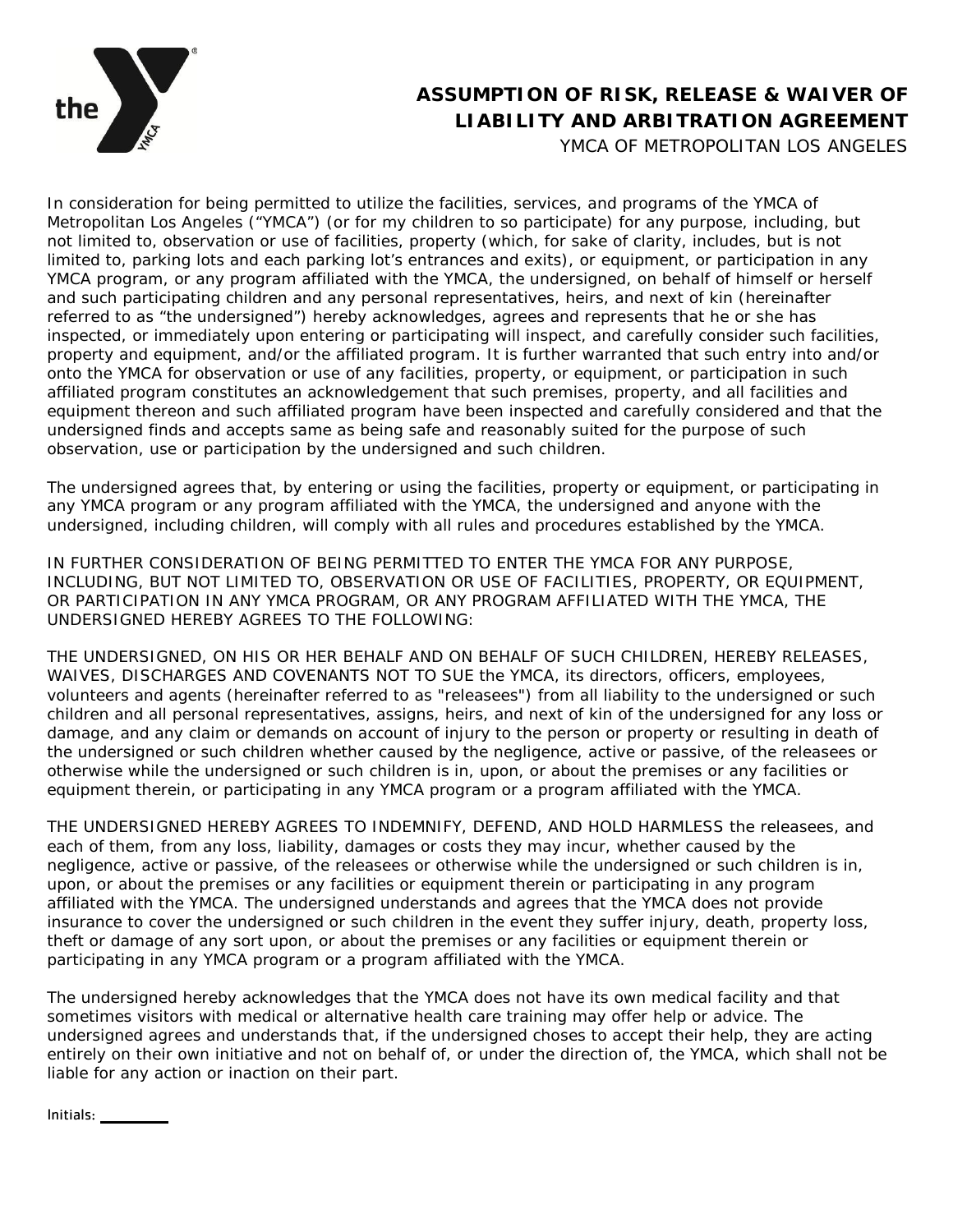THE UNDERSIGNED HEREBY ASSUMES FULL RESPONSIBILITY FOR, AND RISK OF BODILY INJURY, DEATH OR PROPERTY DAMAGE to the undersigned or such children due to negligence, active or passive, of releasees or otherwise while in, about or upon the premises of the YMCA and/or while using the premises or any facilities or equipment thereon or participating in any YMCA program, or a program affiliated with the YMCA. In this regard, the undersigned specifically recognizes that activities involving physical activity, including sports and health activities, are inherently risky and may result in harm to the participant.

**Health:** Members and any accompanying children, guests or participants will be temperature screened and will not be permitted to enter the YMCA and/or participate in any YMCA programs if the individual's temperature is 100.4 degrees Fahrenheit or higher and/or if the individual exhibits any of the symptoms identified by the Centers for Disease Control and Prevention ("CDC") as being associated with COVID-19, or related illness, including, but not limited to, cough, shortness of breath or difficulty breathing, chills, sore throat or new loss of taste or smell. Any individual who refuses to be temperature screened will not be permitted to utilize the facilities, services and/or programs of the YMCA (other than any exclusively online services and programs).

In addition, the undersigned acknowledges that novel coronavirus ("COVID-19") infections have been confirmed throughout the United States, including in Southern California. In accordance with the most recent guidance and protocols issued by the CDC, the California Department of Public Health, and the Los Angeles County Department of Public Health (together, the "Public Health Agencies") for slowing the transmission of COVID-19, the undersigned hereby agrees, represents, and warrants that neither the undersigned nor such participating children shall visit or utilize the facilities, services, and programs of the YMCA (other than any exclusively online services and programs) within 14 days after (i) returning from highly impacted areas subject to a CDC Level 3 Travel Health Notice; (ii) exposure to any person returning from areas subject to a CDC Level 3 Travel Health Notice; or (iii) exposure to any person who has a suspected or confirmed case of COVID-19. The CDC Travel Health Notices list is updated regularly. The undersigned agrees to check the CDC Travel Health Notices list (https:/[/www.cdc.gov/coronavirus/2019](http://www.cdc.gov/coronavirus/2019-) ncov/travelers/index.html) prior to utilizing the facilities, services, and/or programs of the YMCA, on a daily basis if necessary. The undersigned hereby agrees, represents, and warrants that neither the undersigned nor such participating children, guest or participants are permitted to visit or utilize the facilities, services and/or programs of the YMCA (other than any exclusively online services and programs) for 14 days if he/she/they: (i) are currently experiencing, or have experienced, symptoms of COVID-19, including, without limitation, fever, cough or shortness of breath; or (ii) has/have a suspected, diagnosed or confirmed case of COVID-19. The undersigned agrees to notify the YMCA immediately if he/she/they believe(s) that any of the foregoing access/use restrictions may apply.

The YMCA has taken certain steps to implement recommended guidance and protocols issued by the Public Health Agencies for slowing the transmission of COVID-19, including, without limitation, the screenings/access/use restrictions set forth above. The undersigned acknowledges and agrees that the YMCA may revise its procedures at any time, including, but not limited to, those based on updated recommended guidance and protocols issued by the CDC and the Public Health Agencies, and further agrees to comply with the YMCA's revised procedures prior to utilizing the facilities, services, and programs of the YMCA. The undersigned further acknowledges and agrees that, due to the nature of the facilities, services, and programs offered by the YMCA, appropriate social distancing is not always possible. However, the undersigned agrees that he/she/they will attempt to observe these regulations at all times. The undersigned fully understands and appreciates both the known and potential dangers of utilizing the facilities, services, and programs of the YMCA and acknowledges that use thereof by the undersigned and/or such participating children may, despite the YMCA's reasonable efforts to mitigate such dangers, result in exposure to COVID-19, which could result in quarantine requirements, serious illness, disability and/or death.

**Photo & Video Waiver/Consent**: The undersigned gives permission to the YMCA to use the undersigned's picture/video or other likeness or a picture/video or other likeness of the undersigned's children for any purpose, including, but not limited to, general marketing and publicity, social media presence and/or campaign or other promotional materials.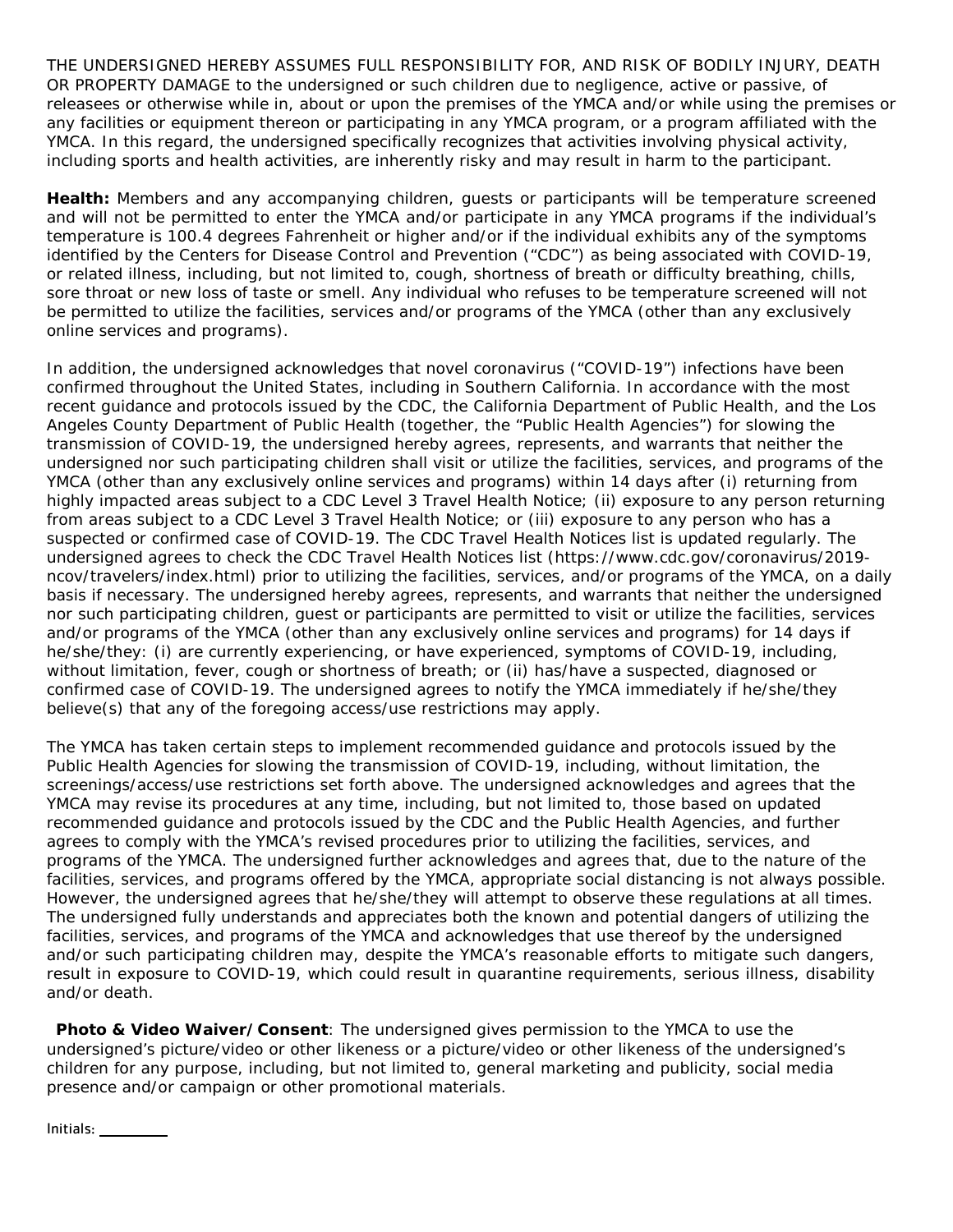#### **ARBITRATION**

The parties agree that any and all disputes, claims, or controversies arising out, of or relating to, the use by the undersigned or such children while in, about, or upon the premises of the YMCA and/or while using the premises, property, or any facilities or equipment thereon, or participating in any program affiliated with the YMCA, shall be submitted to the Judicial Arbitration and Mediation Services ("JAMS") for final and binding arbitration.

The undersigned, on his or her own behalf, and on behalf of the undersigned's children, hereby waive their constitutional right to have any such dispute, claim, or controversy decided in a court of law before a jury, and instead is accepting the use of arbitration, except as California law provides for judicial review of arbitration proceedings. If the undersigned attempts to circumvent this arbitration clause by filing a lawsuit in a court of law, the undersigned shall pay the YMCA all costs, expenses, attorney's fees, and related expenditures incurred as a result of the filing of any such lawsuit. Further, if the undersigned files a lawsuit in a court of law, the undersigned hereby waives his or her right to recover any monetary damages in that forum, and instead promises to indemnify the non-filing party for any monetary damages that may be awarded against it.

The parties agree that this ASSUMPTION OF RISK, RELEASE AND WAIVER OF LIABILITY AND ARBITRATION AGREEMENT may be used as evidence to bar claims in the arbitration and/or in any related proceeding, including court. Either party may commence arbitration by providing JAMS and the other party a written request for arbitration, setting forth the subject of the dispute, a summary of the relevant facts, and the relief requested. The request for arbitration must be submitted to JAMS and the other party within the applicable statute of limitations and, if not, the dispute, claim or controversy is waived.

The arbitration shall be administered by JAMS pursuant to the Streamlined Arbitration Rules and Procedure, which may be found at [www.jamsadr.com. T](http://www.jamsadr.com/)he parties may file a motion for summary judgment of summary adjudication, except that the motion shall be scheduled at least 30 days before the arbitration hearing, notice of motion and supporting papers shall be served on the other party to the arbitration at least 30 days before the time appointed for the motion hearing, the opposition to the motion shall be served and filed not less than 14 days preceding the hearing date, and any reply papers shall be served and filed by the moving party not less than 4 days preceding the hearing date. The arbitrator shall issue a signed opinion setting forth the essential findings and conclusions on which the decision to grant or deny the motion is based.

Following the arbitration hearing, the arbitrator shall issue a signed opinion and award setting forth the essential findings and conclusions on which the award is based. The opinion and award shall decide all issues submitted and be final and binding to the fullest extent permitted by law. To the extent not expressly waived in this Agreement, the arbitrator shall only award those remedies in law or equity requested by the parties and that the arbitrator determines are supported by credible and relevant evidence presented.

To the extent permitted by applicable law, the fees and expenses of the arbitrator shall be split equally between the parties. Further, each party shall bear its own attorney's fees and costs. If the initiating party does not pay its share of the arbitrator's fees and expenses within 30 days of receipt of an invoice from JAMS, the arbitration will be dismissed, with prejudice. The prevailing party in any arbitration and in any court proceeding to confirm or modify an arbitration award shall be entitled to recovery of actual and reasonable costs of suit, including attorney's fees.

THE UNDERSIGNED further expressly agrees that this AGREEMENT is intended to be as broad and inclusive as is permitted by the law of the State of California and that if any portion thereof is held invalid, it is agreed that the balance shall, notwithstanding, continue in full legal force and effect and that any portion held to be invalid may be severed.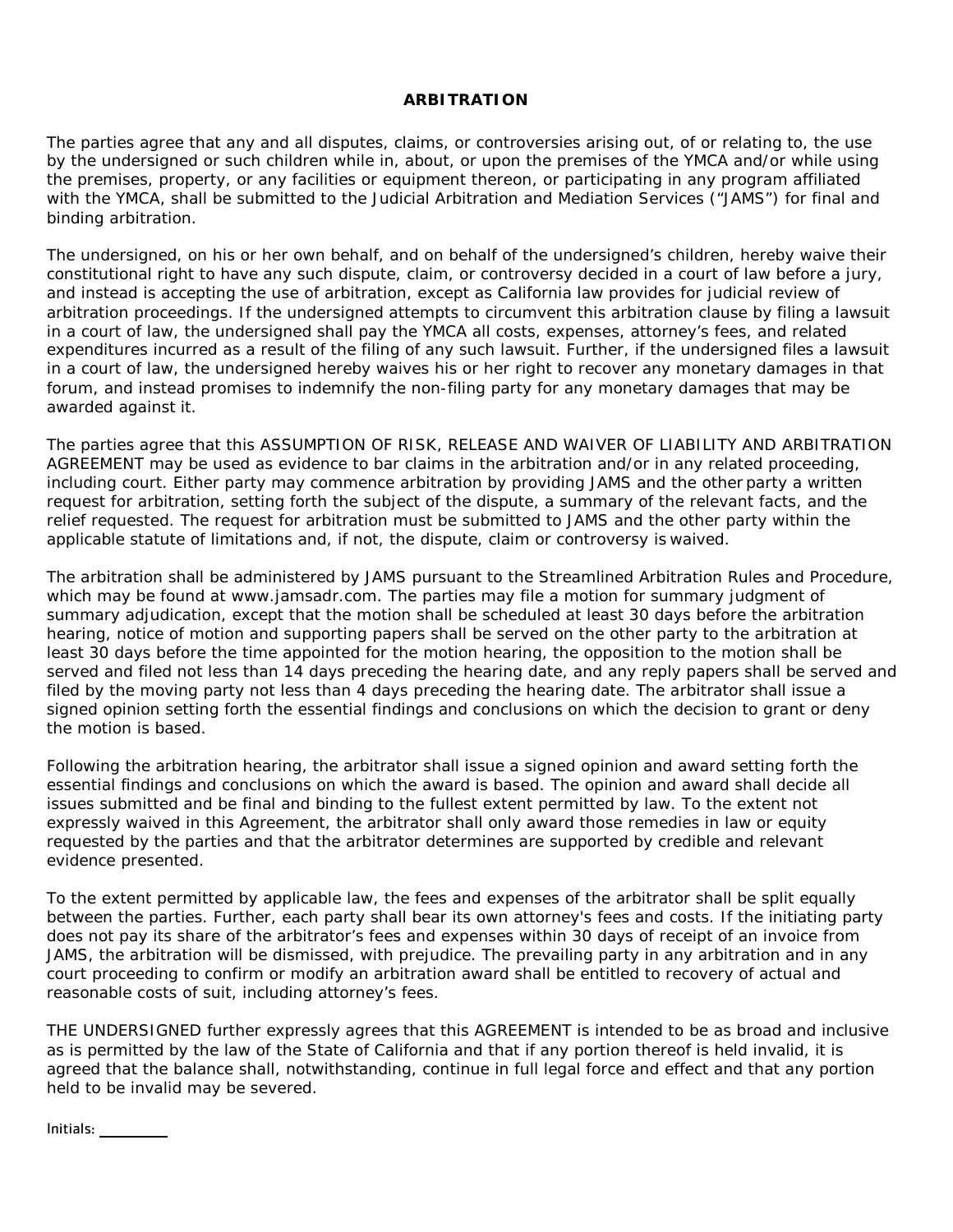THE UNDERSIGNED HAS CAREFULLY READ AND VOLUNTARILY SIGNS THIS AGREEMENT AND FURTHER AGREES THAT NO ORAL REPRESENTATIONS, STATEMENTS OR INDUCEMENT APART FROM THE FOREGOING WRITTEN AGREEMENT HAVE BEEN MADE. I AM AWARE THAT THIS IS AN AGREEMENT RE: ASSUMPTION OF RISK, RELEASE AND WAIVER OF LIABILITY AND I KNOW THAT I AM GIVING UP VALUABLE RIGHTS. I ALSO UNDERSTAND THAT THAT THIS AGREEMENT CONTAINS AN ARBITRATION PROVISION, AND I EXPRESSLY AGREE TO IT, INCLUDING RELINQISHING MY CONSTITUTIONAL RIGHTS, AND THOSE RIGHTS OF MY MINOR CHILDREN, TO A JURY OR COURT TRIAL. I ALSO UNDERSTAND THAT THIS AGREEMENT IS MADE ON BEHALF OF MY MINOR CHILD(REN) AND/OR LEGAL WARDS AND I HAVE FULL AUTHORITY TO SIGN THIS AGREEMENT ON BEHALF OF SUCH MINOR(S).

#### **I HAVE READ AND UNDERSTAND THE TERMS OF THIS RELEASE. I AGREE THAT THIS FORM MAY BE SIGNED ELECTRONICALLY.**

#### **I FURTHER AGREE THAT I AM SIGNING THIS RELEASE ON BEHALF OF MY MINOR CHILDREN AND DEPENDENTS.**

| Adult Applicant/Guardian Name (Printed)                       | Date                  |
|---------------------------------------------------------------|-----------------------|
|                                                               |                       |
| Signature of Applicant/Guardian                               | <b>E-Mail Address</b> |
| Date of Birth                                                 | Member ID             |
| Name(s) and Birthdate(s) of Child(ren) in Facility/Program(s) |                       |
| Child 1 Full Name                                             | Date of Birth         |
| Child 2 Full Name                                             | Date of Birth         |
| Child 3 Full Name                                             | Date of Birth         |
| Child 4 Full Name                                             | Date of Birth         |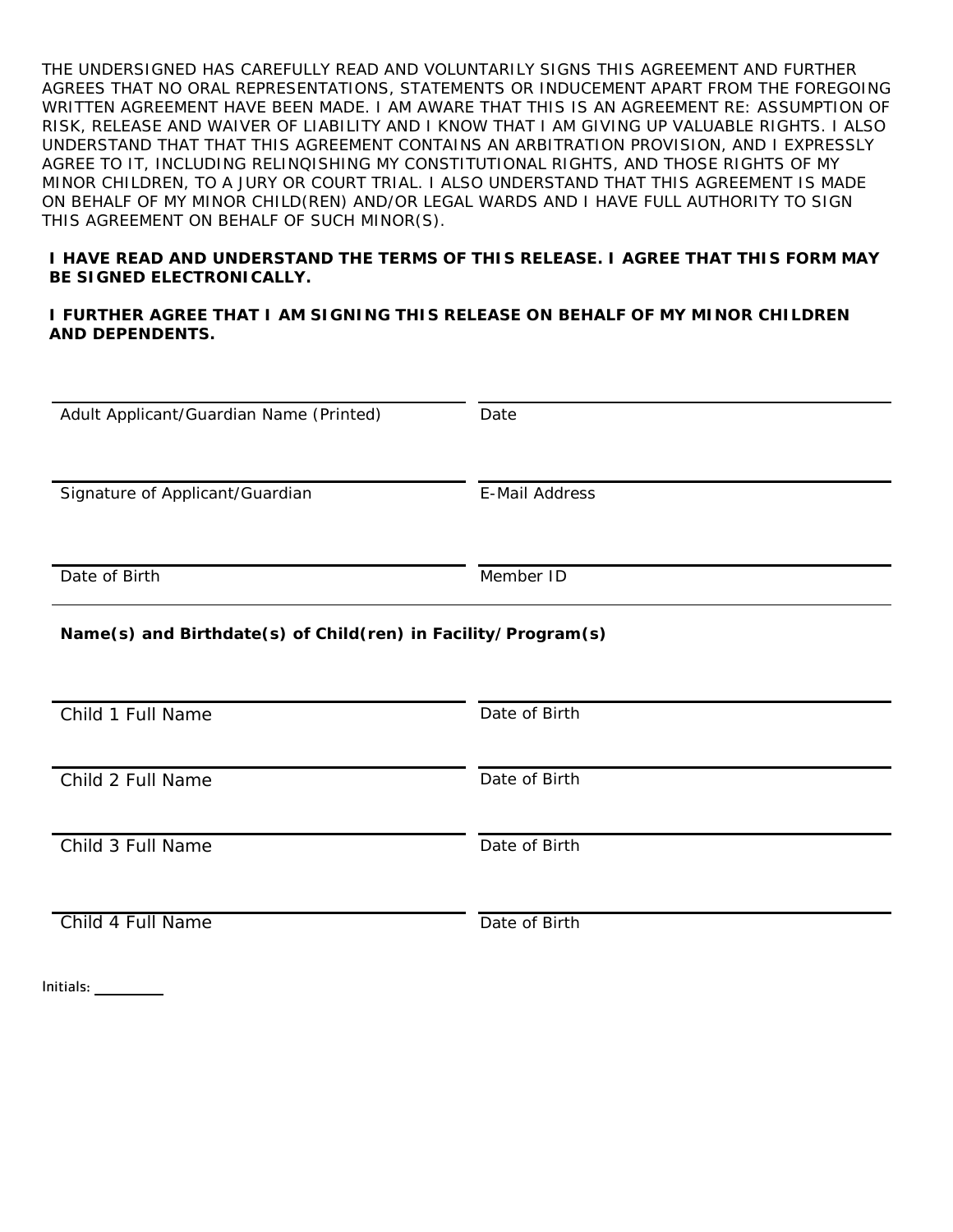## **Teens & Government Code of Conduct**

The YMCA of Metropolitan Los Angeles (the "YMCA") values the diversity of views, expertise, opinions, backgrounds, and experiences reflected among its members and the broader community, and is committed to providing a safe, productive and welcoming environment for all participants of meetings and events. YMCA meetings and events can serve as an effective forum to consider and debate science-relevant viewpoints in an orderly, respectful, and fair manner. This Code of Conduct is important to promoting diversity and creating an inclusive, supportive, and collaborative environment for all individuals.

All YMCA meetings and events participants – including, but not limited to, attendees, speakers, volunteers, exhibitors, staff, members of the media, vendors, and service providers (hereinafter "participants") – are expected to abide by this Code of Conduct. This Code of Conduct applies in all venues, including ancillary events and social gatherings, and on-line forums and discussions hosted by or associated with the YMCA.

## **Expected Behavior**

- Treat all participants with kindness, respect and consideration, valuing a diversity of views and opinions (including those you may not share).
- Communicate openly, with respect for other participants, critiquing ideas rather than individuals.
- Refrain from demeaning, discriminatory, or harassing behavior and speech directed toward other participants.
- Be mindful of your surroundings and of your fellow participants. Alert YMCA staff immediately if you notice a dangerous situation or someone in distress.
- Respect the rules and policies of the meeting venue, hotels, YMCA-contracted facility, or any other venue.

## **Unacceptable Behavior**

- Harassment, intimidation, or discrimination in any form will not be tolerated. Harassment includes speech or behavior that is not welcome or is personally offensive. Behavior that is acceptable to one person may not be acceptable to another, so use discretion to be certain respect is communicated. Harassment intended in a joking manner still constitutes unacceptable behavior.
- Examples of unacceptable behavior include, but are not limited to:
	- o Physical or verbal abuse of any participant
	- o Unwelcome or offensive verbal comments or exclusionary behavior related to age, appearance or body size, employment or military status, ethnicity, gender identity and expression, individual lifestyle, marital status, national origin, physical or cognitive ability, political affiliation, sexual orientation, race, or religion or any other category protected by federal, state or local law
	- o Inappropriate physical contact
	- o Unwanted sexual attention
	- o Use of sexual or discriminatory images in public spaces or in presentations
	- o Deliberate intimidation, stalking, or following
	- o Harassing photography or recording, including taking photographs or recording of another individual's oral presentation or poster without the explicit permission of that individual and the YMCA
	- o Sustained disruption of talks or other events
	- o Bullying behavior